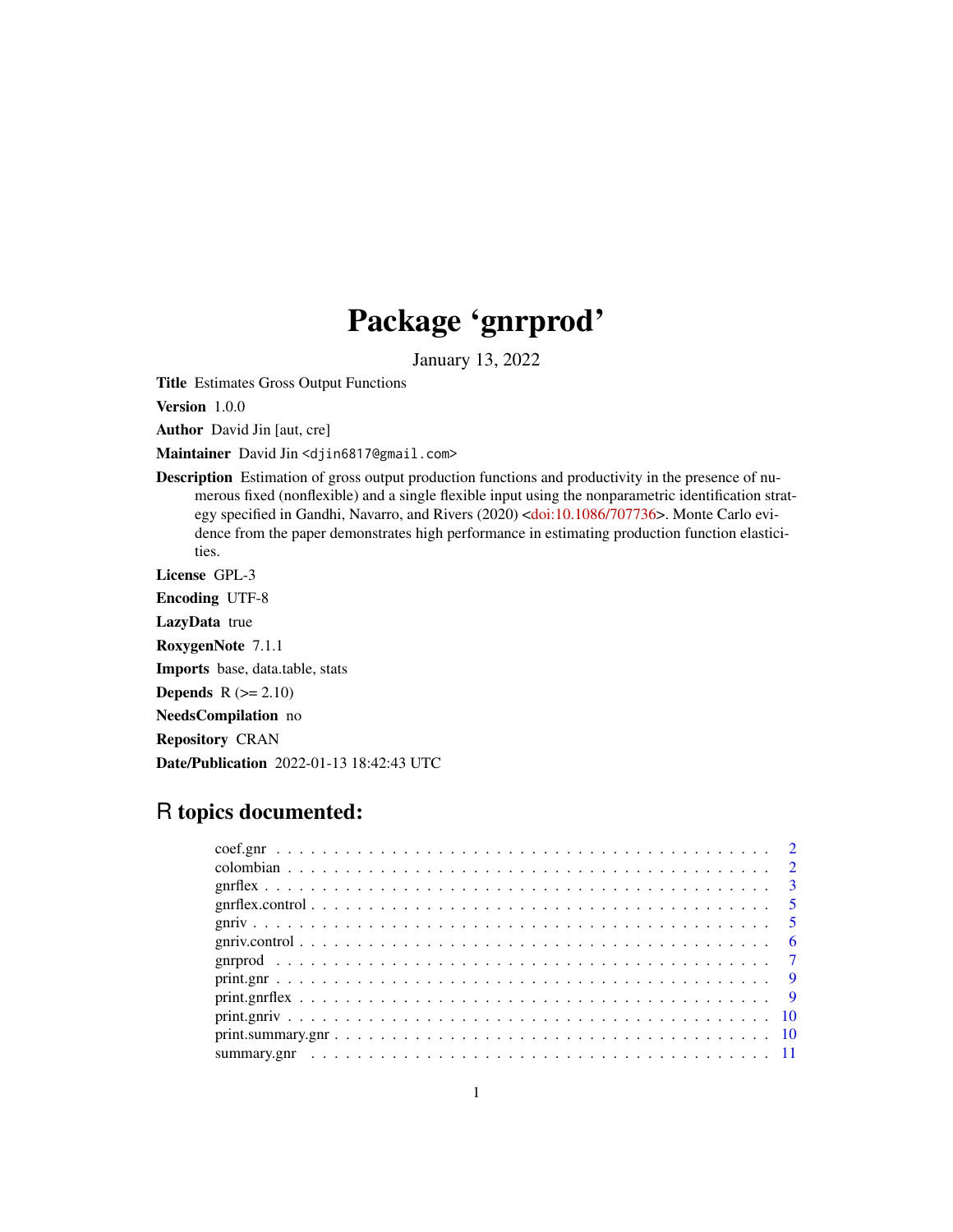#### <span id="page-1-0"></span>**Index** [12](#page-11-0)

#### Description

Print or return a numeric matrix of the estimated parameters from an object of class 'gnr'.

#### Usage

```
## S3 method for class 'gnr'
coef(object, ...)
```
#### **Arguments**

| object   | an object of class 'gnr'. |
|----------|---------------------------|
| $\cdots$ | currently not used.       |

#### Value

the named vector of parameter estimates contained in an object of class 'gnr'.

colombian *Colombian plant-level production data*

#### Description

Plant-level production data for the food products industry (International Standard Industrial Classification code 311) in Colombia.

#### Usage

colombian

#### Format

A data frame with seven variables:

share log intermediate input's revenue share

id firm id

year the last two digits of a year between 1981 and 1991

RGO log of real gross output with base year 1981

L log labor in level employee years

K log real capital stock with base year 1981

RI log real intermediate inputs with base year 1981

For a complete listing of data, see doi: [10.1086/707736.](https://doi.org/10.1086/707736)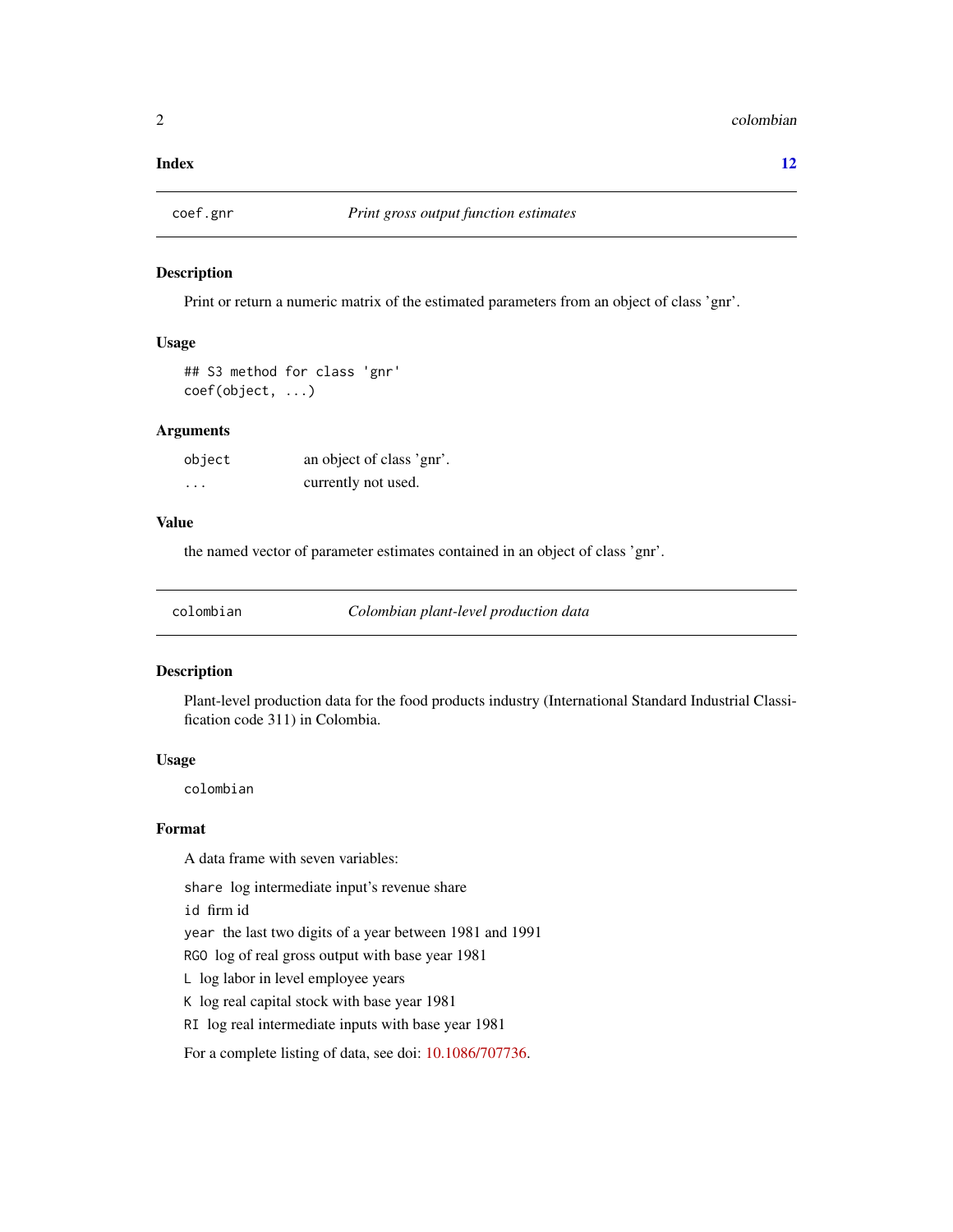#### <span id="page-2-0"></span>gnrflex 3

#### References

Gandhi, Amit, Salvador Navarro, and David Rivers. 2020. "On the Identification of Gross Output Production Functions." *Journal of Political Economy*, 128(8): 2973-3016. doi: [10.1086/707736.](https://doi.org/10.1086/707736)

<span id="page-2-1"></span>

| gnrflex |  |  |
|---------|--|--|
|         |  |  |
|         |  |  |
|         |  |  |
|         |  |  |

Estimate flexible input elasticity: Gandhi, Navarro, Rivers (GNR) *share regression; first stage*

#### Description

The gnrflex function implements the first stage (share regression) of the GNR production function estimation routine, nonparametrically identifying the flexible input elasticity of the production function. This function is called within the main wrapper function [gnrprod](#page-6-1). If the production-related inputs are characters, a [data.frame](#page-0-0) must be specified under data. Alternatively, matrices/vectors may be directly specified without specifying data. gnrprod currently supports only one flexible input. The parameters are optimized using the Gauss-Newton algorithm. gnrflex currently supports only one flexible input.

For details, see Gandhi, Navarro, and Rivers (2020).

#### Usage

gnrflex(output, fixed, flex, share, id, time, data, control)

#### Arguments

| output  | name (character) of variable of log gross output in data or a numeric vector.                                                                          |
|---------|--------------------------------------------------------------------------------------------------------------------------------------------------------|
| fixed   | name (character or character vector) of variables of log fixed inputs in data or a<br>numeric matrix.                                                  |
| flex    | name (character) of variable of log flexible input in data or a numeric vector.                                                                        |
| share   | name (character) of variable of log intermediate input's revenue share in data or<br>a numeric vector.                                                 |
| id      | name (character) of variable of firm id in data or a numeric vector.                                                                                   |
| time    | name (character) of variable of time in data or a numeric vector.                                                                                      |
| data    | data. frame containing all variables with names specified by arguments above<br>(left empty if arguments above are vector/matrix rather than strings). |
| control | an optional list of convergence settings. See gnrflex.control for listing.                                                                             |

#### Value

a list of class 'gnrflex' containing three elements:

elas: a list containing six elements describing the share regression:

• flex\_elas: a numeric vector of the estimated flexible input elasticity for each observation.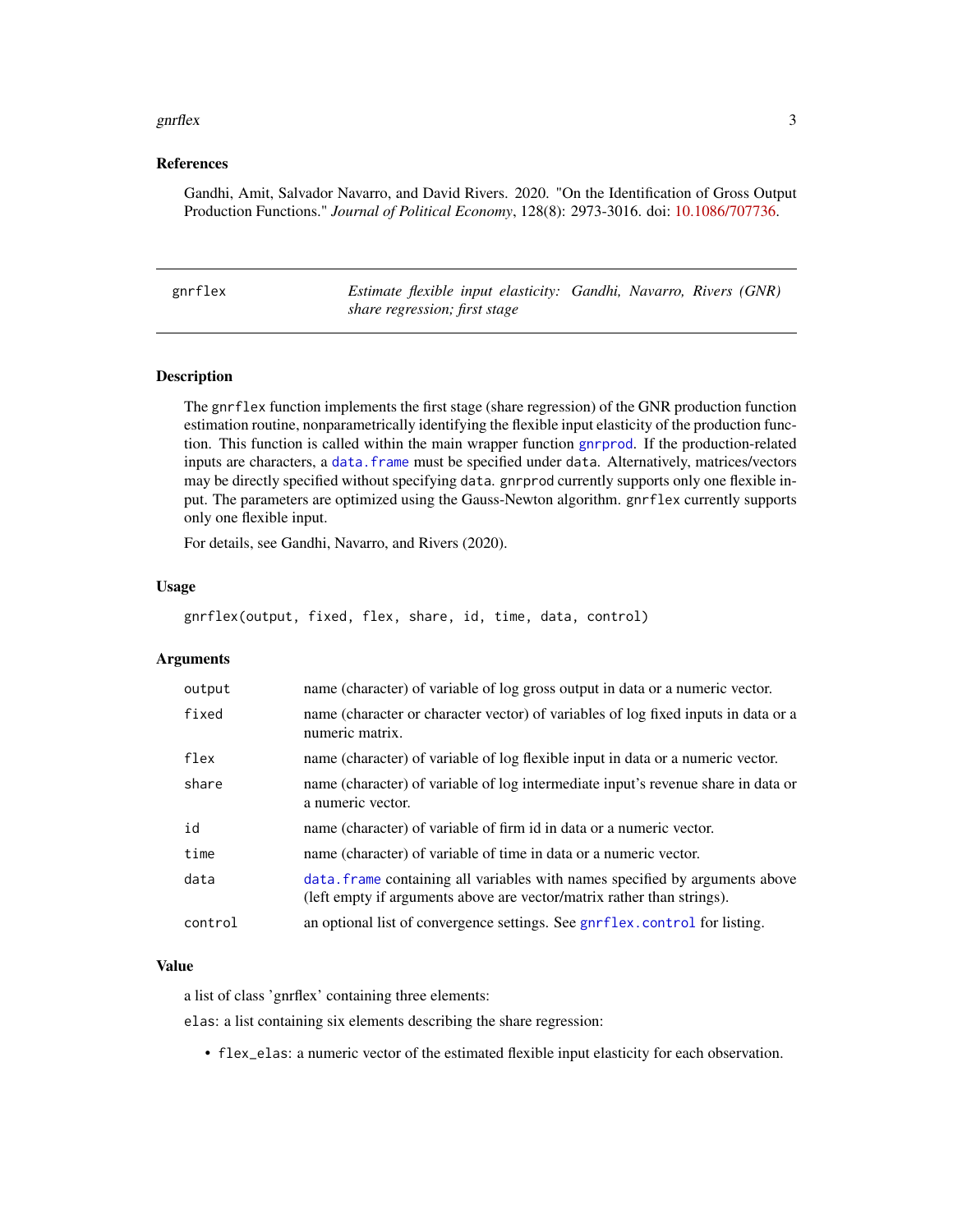- <span id="page-3-0"></span>• coefficients: a numeric vector of the coefficients of the estimator scaled by a constant. See Gandhi, Navarro, and Rivers (2020, p. 2994, equation (21)).
- residuals: a numeric vector of the residuals.
- SSR: sum of squared residuals.
- iterations: number of iterations performed.
- convergence: boolean indicating whether convergence was achieved.

arg: a list containing eight elements to be passed to the second stage function [gnriv](#page-4-2):

- input: a numeric matrix (S3: [poly](#page-0-0)) of the polynomial expansion of all inputs.
- input\_degree: a numeric matrix corresponding to input denoting each vector's degree.
- big\_Y: a numeric vector of persistent productivity minus the constant of integration. See Gandhi, Navarro, and Rivers (2020, p. 2991, equation (16)).
- D\_coef: a numeric vector equaling coef divided by an estimate of the constant.
- id: a numeric vector of the firm ids.
- time: a numeric vector of time.
- degree: the degree of the share regression.
- fixed\_names: the names of fixed inputs. To be used in the second stage.

control: the list of convergence control parameters. See [gnrflex.control](#page-4-1) for available parameters.

#### References

Gandhi, Amit, Salvador Navarro, and David Rivers. 2020. "On the Identification of Gross Output Production Functions." *Journal of Political Economy*, 128(8): 2973-3016. doi: [10.1086/707736.](https://doi.org/10.1086/707736)

Davidson, Russell, James G. MacKinnon. 1993. "The Gauss-Newton Regression." In *Estimation and Inference in Econometrics*, 176-207. New York: Oxford University Press.

#### Examples

```
require(gnrprod)
data <- colombian
industry_311_flex <- gnrflex(output = "RGO", fixed = c("L", "K"),
                            flex = "RI", share = "share", id = "id",time = "year", data = data,
                            control = list(deg = 2, maxit = 200)
```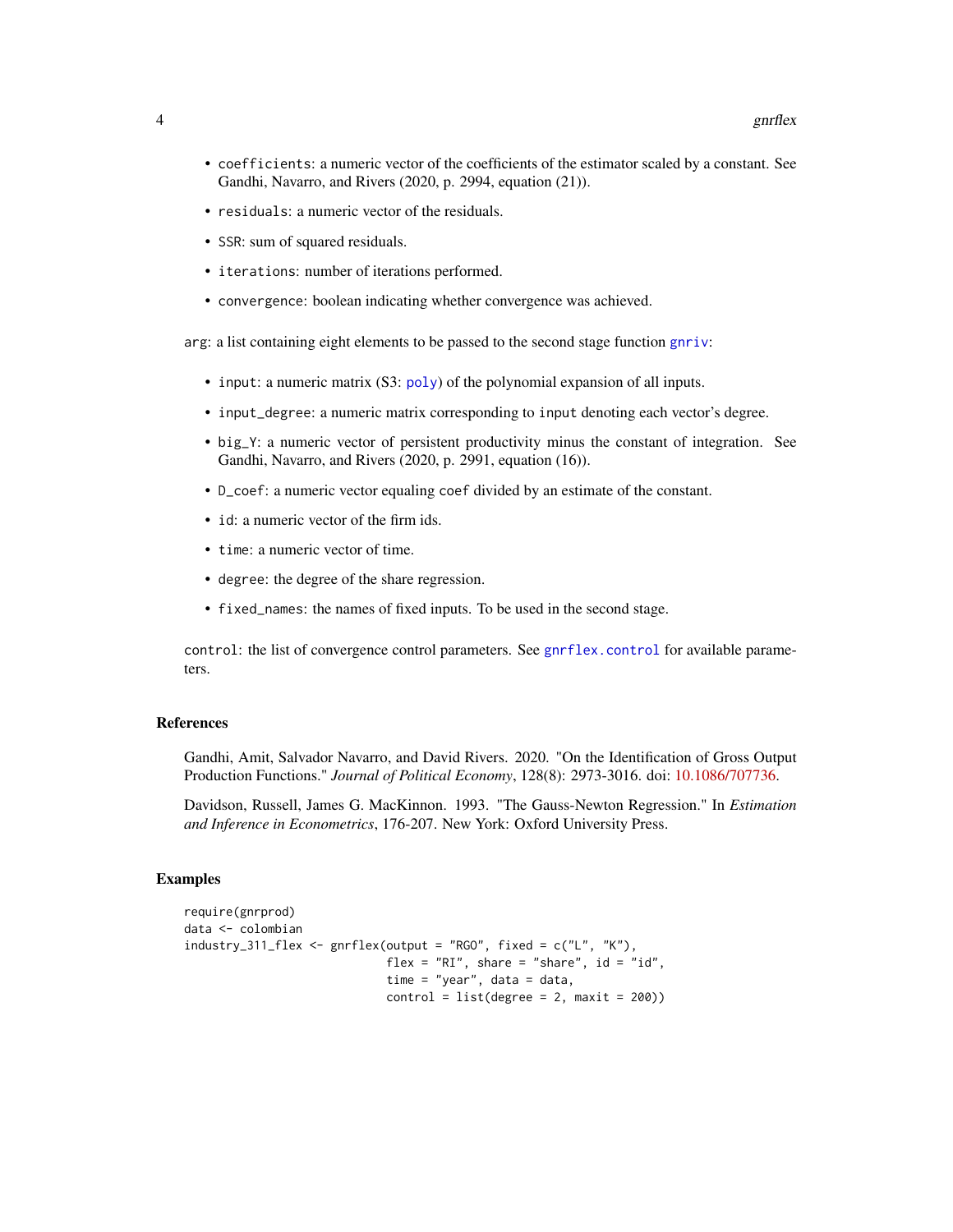<span id="page-4-1"></span><span id="page-4-0"></span>gnrflex.control *Control parameters in* gnrflex

#### Description

Allows the user to modify convergence parameters of Gauss Newton algorithm used in the [gnrflex](#page-2-1) function.

#### Usage

```
gnrflex.control(degree = 3, maxit = 100, reltol = 1e-5,
                       initial_step = 100, min_factor = 1e-5)
```
#### Arguments

| degree       | degree of share regression polynomial. Defaults to 3.                                                                                                                    |
|--------------|--------------------------------------------------------------------------------------------------------------------------------------------------------------------------|
| maxit        | maximum number of iterations. Defaults to 100.                                                                                                                           |
| reltol       | relative convergence tolerance. Defaults to 1e-5.                                                                                                                        |
| initial_step | a scaling parameter specifying the initial step-size factor used in each iteration<br>of the Gauss-Newton algorithm. initial_step is halved in each convergence<br>step. |
| min_factor   | the minimum value that the step-size factor can take on in the convergence step<br>of any iteration of the Gauss-Newton algorithm.                                       |

#### Value

a list containing five elements: degree, maxit, reltol, initial\_step, and min\_factor.

<span id="page-4-2"></span>

| gnriv |  |  |  | Estimate fixed input elasticity and total productivity: Gandhi, |  |
|-------|--|--|--|-----------------------------------------------------------------|--|
|       |  |  |  | Navarro, Rivers (GNR) lags as instruments; second stage         |  |

#### Description

The gnriv function implements the second stage of the GNR production function estimation routine, nonparametrically identifying the fixed input elasticities of the production function and total productivity. This function accepts an object of class 'gnrflex'. The parameters are optimized using the function [optim](#page-0-0).

For details, see Gandhi, Navarro, and Rivers (2020).

#### Usage

gnriv(object, control, ...)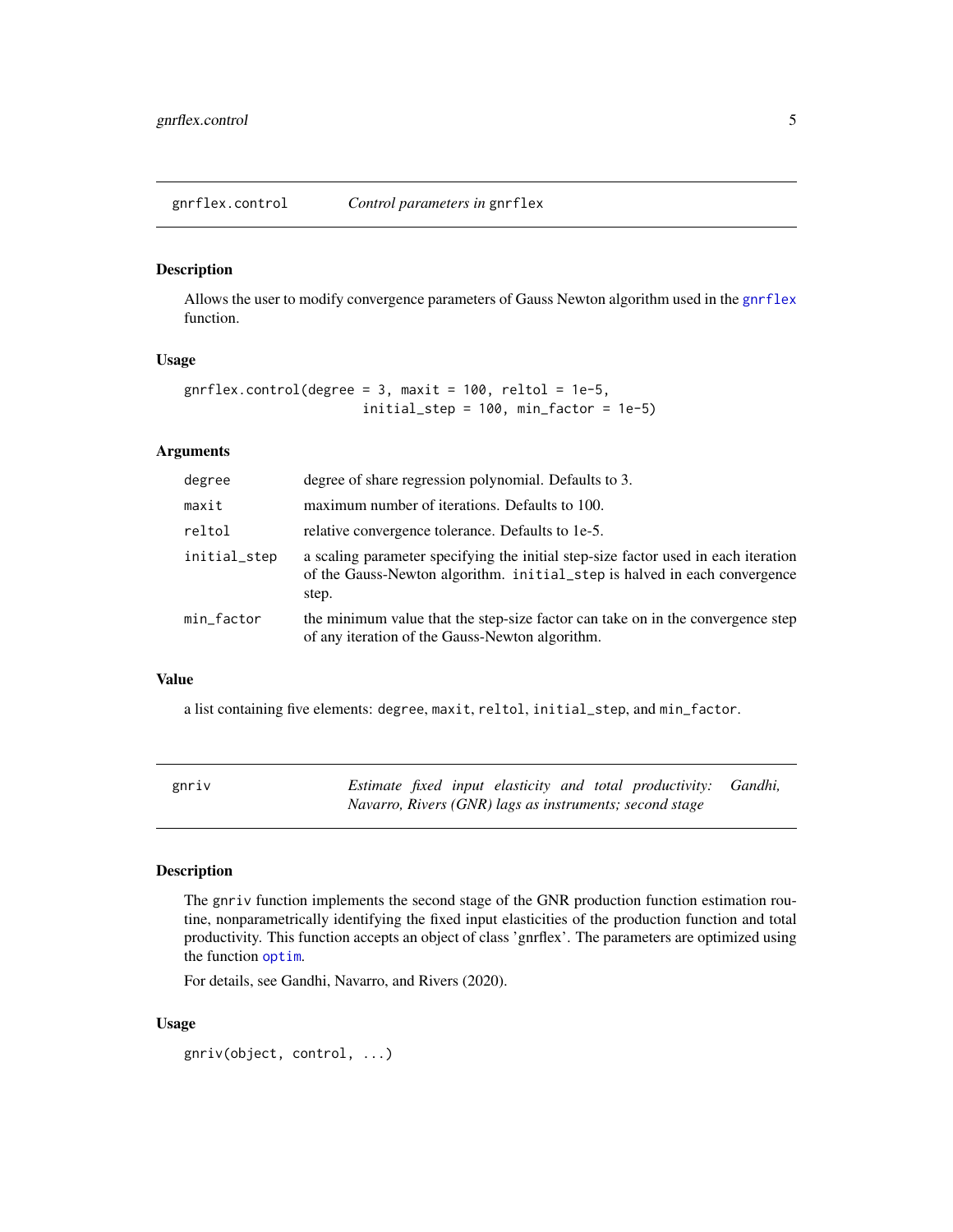#### <span id="page-5-0"></span>**Arguments**

| object                  | object of class 'gnrflex'.                                               |
|-------------------------|--------------------------------------------------------------------------|
| control                 | an optional list of convergence settings. See gnriv.control for listing. |
| $\cdot$ $\cdot$ $\cdot$ | additional optional arguments passed to optim.                           |

#### Value

a list of class 'gnriv' containing three elements:

fixed\_elas: a numeric matrix of estimated elasticities of fixed inputs for each observation.

productivity: a numeric vector of estimated total productivity.

control: the list of convergence control parameters. See [gnriv.control](#page-5-1) for available parameters.

#### References

Gandhi, Amit, Salvador Navarro, and David Rivers. 2020. "On the Identification of Gross Output Production Functions." *Journal of Political Economy*, 128(8): 2973-3016. doi: [10.1086/707736.](https://doi.org/10.1086/707736)

#### Examples

```
require(gnrprod)
data <- colombian
industry_311_flex <- gnrflex(output = "RGO", fixed = c("L", "K"),
                            flex = "RI", share = "share", id = "id",time = "year", data = data,
                            control = list(degree = 2, maxit = 200)industry_311_fixed <- gnriv(industry_311_flex,
                           control = list(true = 1)
```
<span id="page-5-1"></span>gnriv.control *Control parameters in* gnriv

#### Description

Allows the user to modify convergence parameters of Gauss Newton algorithm used in the [gnriv](#page-4-2) function

#### Usage

```
gnriv.contrib(degree = 3, method = "BFGS", ...)
```
#### Arguments

| degree  | degree of Markov process for persistent productivity. Defaults to 3.                                                           |
|---------|--------------------------------------------------------------------------------------------------------------------------------|
| method  | the method of optimization passed to optim. Defaults to "BFGS." See optim<br>under 'Details' for listing of available methods. |
| $\cdot$ | additional optional control parameters passed to optim. See optim for available<br>parameters.                                 |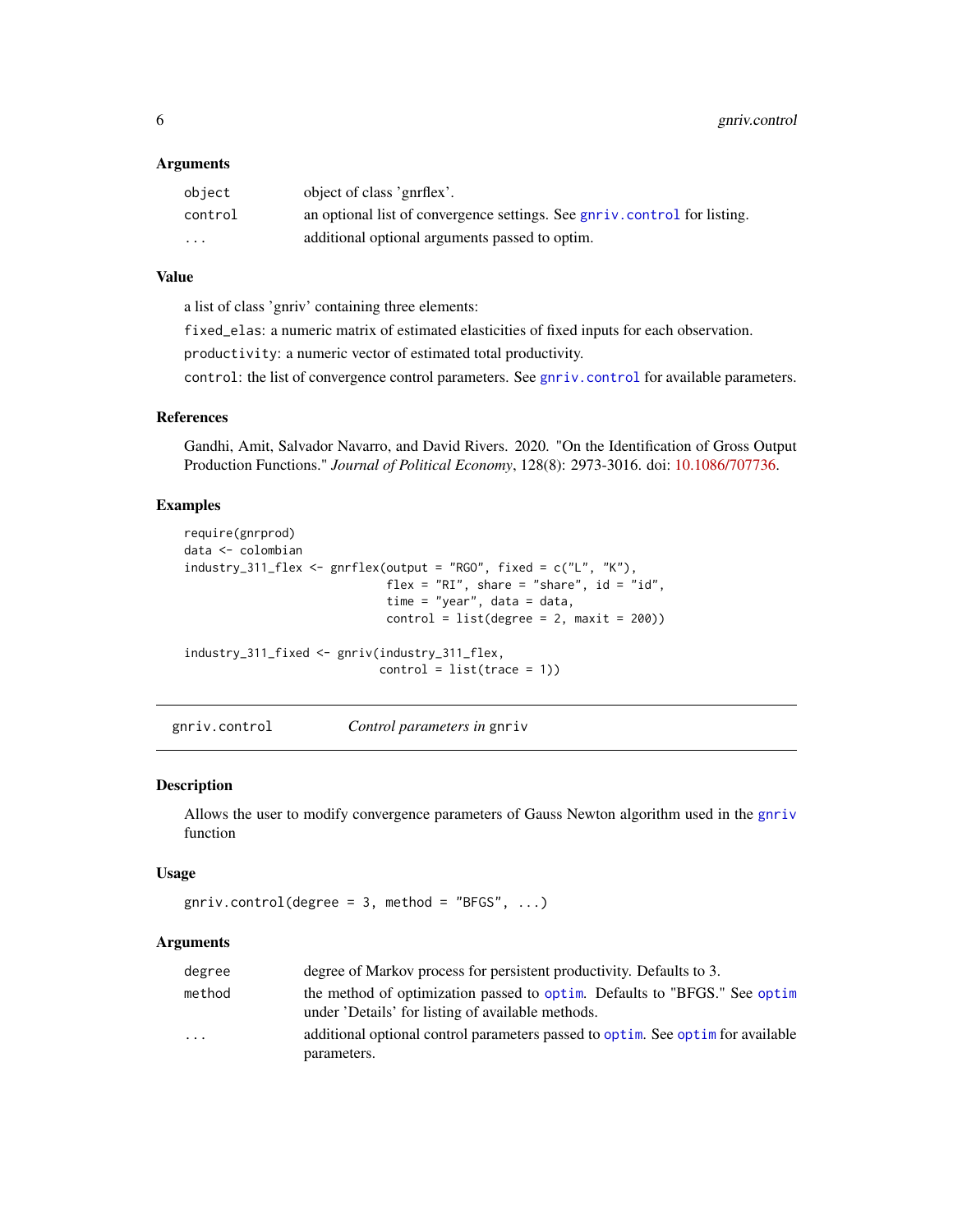#### <span id="page-6-0"></span>gnrprod that the contract of the contract of the contract of the contract of the contract of the contract of the contract of the contract of the contract of the contract of the contract of the contract of the contract of t

#### Value

a list containing degree and method and any additional parameters in ....

<span id="page-6-1"></span>gnrprod *Estimate production functions and productivity: Gandhi, Navarro, and Rivers (2020)*

#### Description

The gnrprod function is the front end of the gnrprod package. It estimates production functions and productivity in two stages: [gnrflex](#page-2-1) (estimate flexible input elasticity) and [gnriv](#page-4-2) (estimate fixed input elasticities and productivity). If the production-related inputs are characters, a [data.frame](#page-0-0) must be specified under data. Alternatively, matrices/vectors may be directly specified without specifying data. gnrprod currently supports only one flexible input.

#### Usage

```
gnrprod(output, fixed, flex, share, in_price = NULL,
               out_price = NULL, id, time, data, B = NULL,
               fs\_control = NULL, ss\_control = NULL, ...
```
#### Arguments

| output     | name (character) of variable of log gross output in data or a numeric vector.                                                                                                                              |
|------------|------------------------------------------------------------------------------------------------------------------------------------------------------------------------------------------------------------|
| fixed      | name (character or character vector) of variables of log fixed inputs in data or a<br>numeric matrix.                                                                                                      |
| flex       | name (character) of variable of log flexible input in data or a numeric vector.                                                                                                                            |
| share      | name (character) of variable of log intermediate input's revenue share in data or<br>a numeric vector.                                                                                                     |
| in_price   | optional (required if share is not specified) name (character) of variable of com-<br>mon flexible input price or a numeric vector.                                                                        |
| out_price  | optional (required if share is not specified) name (character) of variable of com-<br>mon output price or a numeric vector.                                                                                |
| id         | name (character) of variable of firm ID in data or a numeric vector.                                                                                                                                       |
| time       | name (character) of variable of time in data or a numeric vector.                                                                                                                                          |
| data       | data. frame containing all variables with names specified by arguments above<br>(left empty if arguments above are vector/matrix rather than strings).                                                     |
| B          | number of bootstrap repetitions to retrieve standard errors of elasticity estimates.<br>By default, gnrprod does not bootstrap, i.e., B = NULL. Setting B > 1 will output<br>bootstrapped standard errors. |
| fs_control | an optional list of convergence settings of the first stage. See gnrflex.control<br>for listing.                                                                                                           |
| ss_control | an optional list of convergence settings of the second stage. See gnriv.control<br>for listing.                                                                                                            |
| $\cdots$   | additional optional arguments to be passed to optim in the second stage.                                                                                                                                   |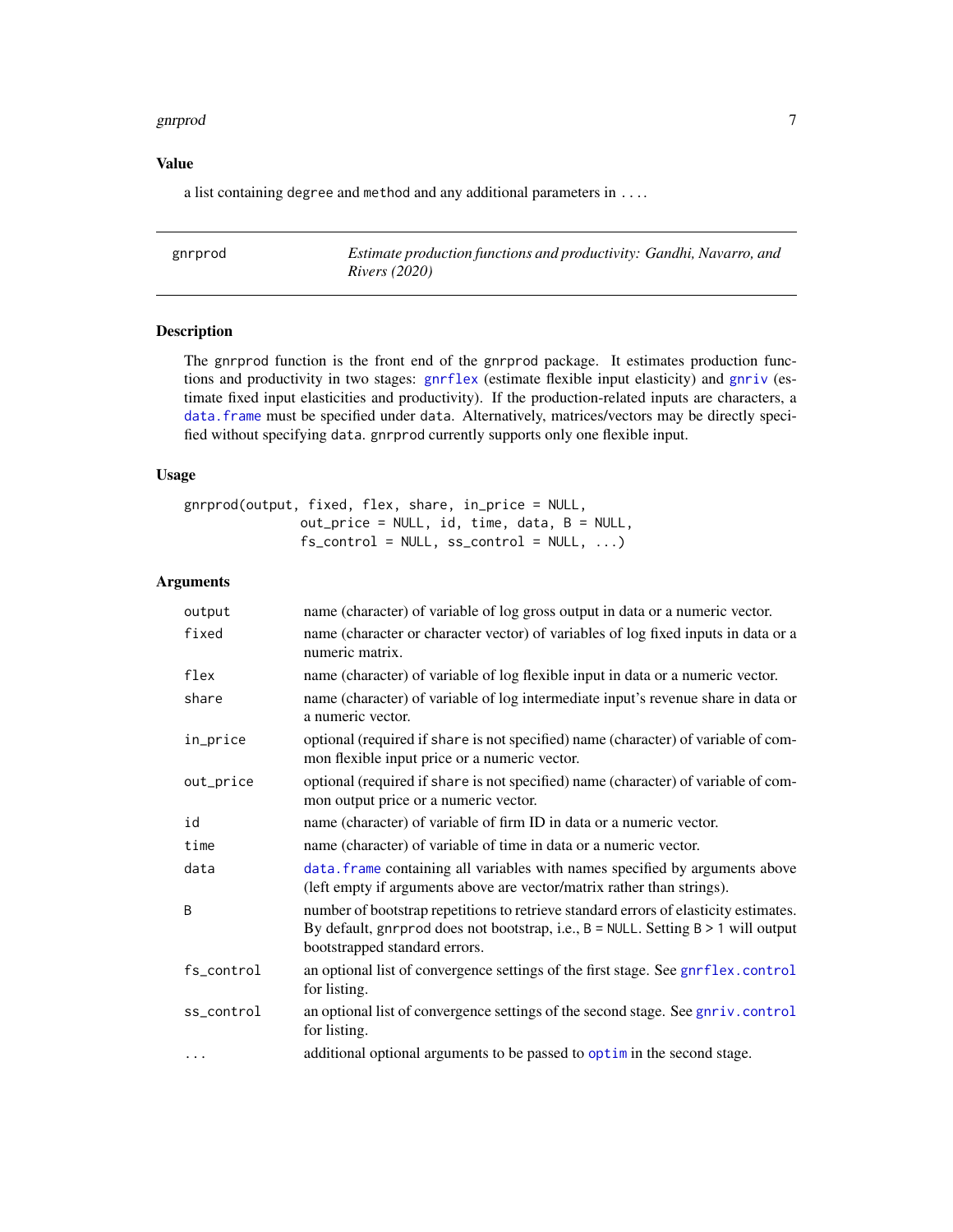#### <span id="page-7-0"></span>Value

a list of class 'gnr' with five elements:

estimates: a list with two elements: elas the parameter estimates and std\_errors the standard errors.

data: a [data.frame](#page-0-0) containing: output, fixed, flex, share, id, time, estimated elasticities for each observation, estimated productivity, and first stage residuals.

first\_stage: a list containing five elements describing the share regression (first stage):

- coefficients: a numeric vector of the coefficients of the first stage estimator scaled by a constant. See Gandhi, Navarro, and Rivers (2020, p. 1994, equation (21)).
- SSR: sum of squared residual.
- iterations: number of iterations performed.
- convergence: boolean indicating whether convergence was achieved.
- control: list of convergence control parameters (see [gnrflex.control](#page-4-1)).

second\_stage: a list containing four elements describing the second stage:

- optim\_method: the method for optimization. Defaults to 'BFGS'. See [optim](#page-0-0) for a listing of available methods.
- optim\_info: the returned list of the [optim](#page-0-0) function estimating the coefficients of the constant of integration. See Gandhi, Navarro, and Rivers (2020, p. 1994, equation (21)).
- optim\_control: the list of control parameters passed to [optim](#page-0-0).
- degree: degree of Markov process for persistent productivity.

call: the function call.

#### References

Gandhi, Amit, Salvador Navarro, and David Rivers. 2020. "On the Identification of Gross Output Production Functions." *Journal of Political Economy*, 128(8): 2973-3016. doi: [10.1086/707736.](https://doi.org/10.1086/707736)

#### Examples

```
require(gnrprod)
data <- colombian
industry_311 <- gnrprod(output = "RGO", fixed = c("L", "K"),
                        flex = "RI", share = "share", id = "id",time = "year", data = data,
                        fs\_control = list(degree = 2, maxit = 200).ss\_control = list(true = 1)
```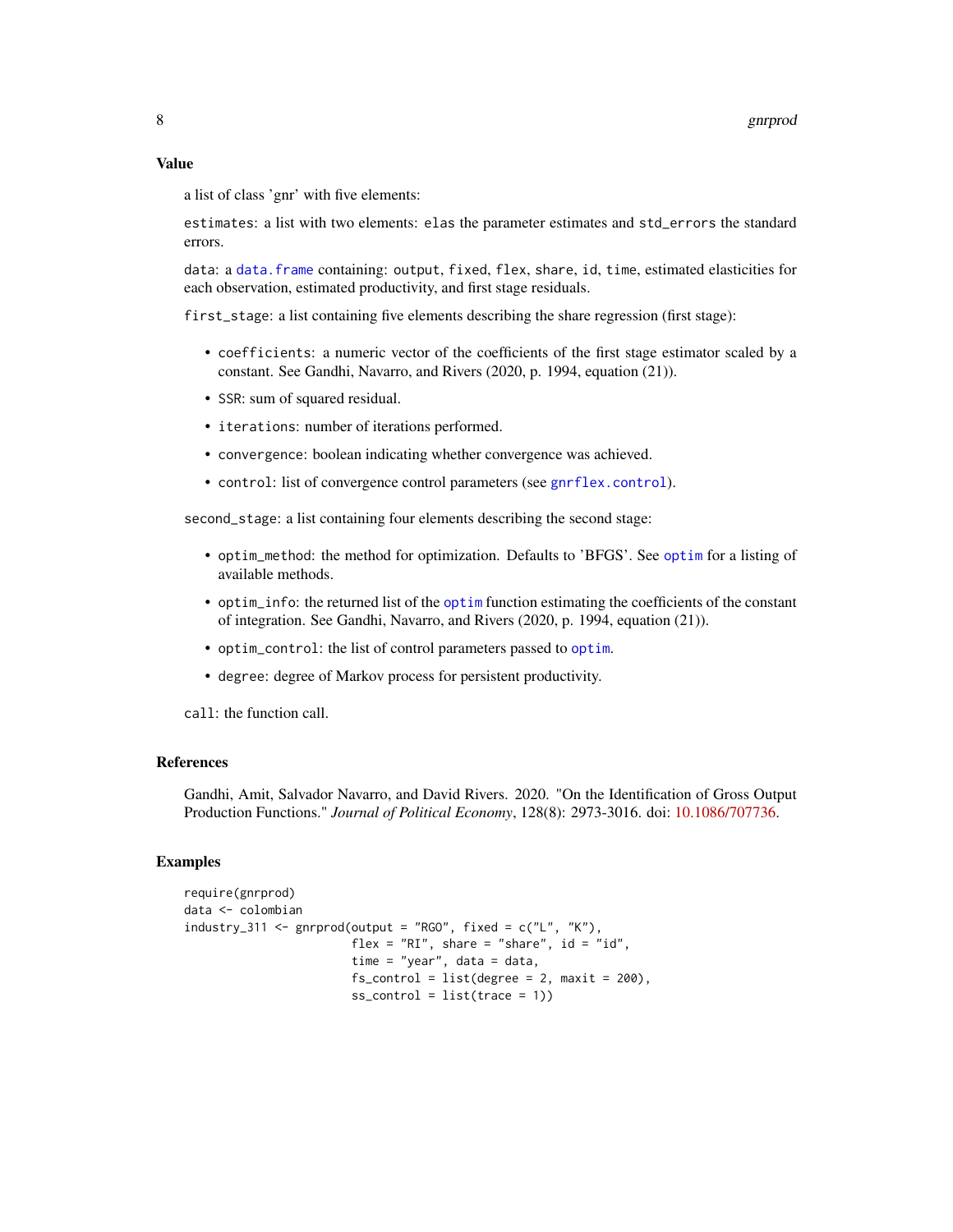<span id="page-8-0"></span>

#### Description

Print estimates of the parameters in a gross output function and names of the output, input, and data from [gnrprod](#page-6-1).

#### Usage

```
## S3 method for class 'gnr'
print(x, digits = max(3L, getOption("digits") - 3L), ...)
```
#### Arguments

| $\boldsymbol{\mathsf{x}}$ | an object of class 'gnr'.                              |
|---------------------------|--------------------------------------------------------|
| digits                    | the number of significant figures to use for printing. |
| $\cdot$ $\cdot$ $\cdot$   | currently not used.                                    |

#### Value

print.gnr has no return value and only prints a brief overview of elements contained in an object of class 'gnr' as described in the description.

| Printing first stage estimate<br>print.gnrflex |
|------------------------------------------------|
|------------------------------------------------|

#### Description

Print estimate of the flexible input elasticity, the sum of squared residuals, and convergence status from [gnrflex](#page-2-1).

#### Usage

```
## S3 method for class 'gnrflex'
print(x, digits = max(3L, getOption("digits") - 3L), ...)
```
#### Arguments

|          | an object of class 'gnrflex'.                          |
|----------|--------------------------------------------------------|
| digits   | the number of significant figures to use for printing. |
| $\cdots$ | currently not used.                                    |

#### Value

print.gnrflex has no return value and only prints a brief overview of elements contained in an object of class 'gnrflex' as described in the description.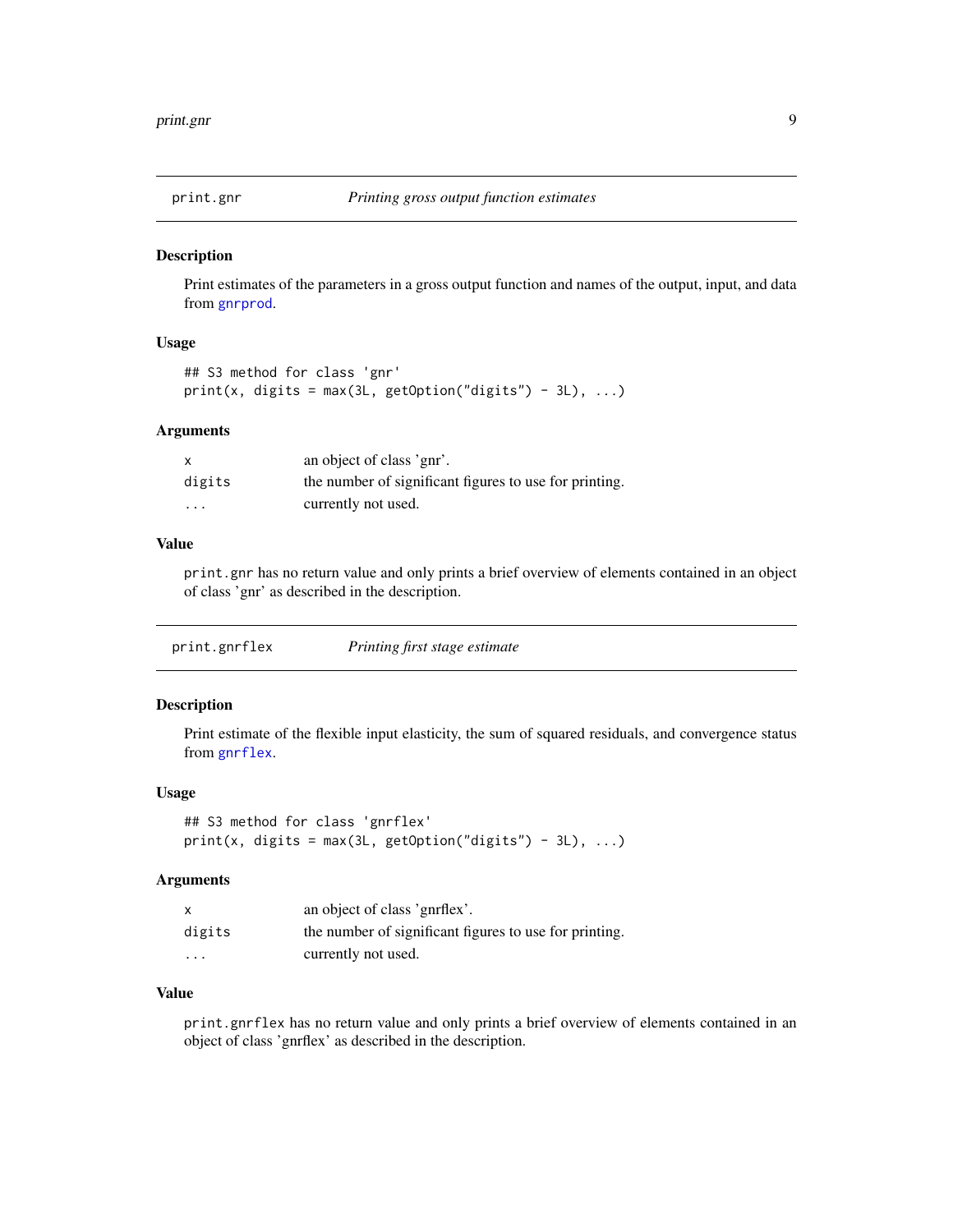<span id="page-9-0"></span>

#### Description

Print estimates of the fixed input elasticities, productivity, objective function value, and convergence status from [gnriv](#page-4-2).

#### Usage

```
## S3 method for class 'gnriv'
print(x, \text{ digits} = max(3L, \text{ getOption("digits") - 3L), ...)
```
#### Arguments

| x       | an object of class 'gnriv'.                            |
|---------|--------------------------------------------------------|
| digits  | the number of significant figures to use for printing. |
| $\cdot$ | currently not used.                                    |

#### Value

print.gnriv has no return value and only prints a brief overview of elements contained in an object of class 'gnriv' as described in the description.

| print.summary.gnr |  | Printing a summary of gross output function estimation |  |
|-------------------|--|--------------------------------------------------------|--|
|                   |  |                                                        |  |

#### Description

Print a summary of the gross output function estimation routine from [gnrprod](#page-6-1): names of output and inputs, summary statistics of the estimated productivity, the function estimates and standard errors if applicable, and convergence information.

#### Usage

```
## S3 method for class 'summary.gnr'
print(x, digits = max(3L, getOption("digits") - 3L), ...)
```
#### Arguments

| x       | an object of class 'summary.gnr'.                      |
|---------|--------------------------------------------------------|
| digits  | the number of significant figures to use for printing. |
| $\cdot$ | currently not used.                                    |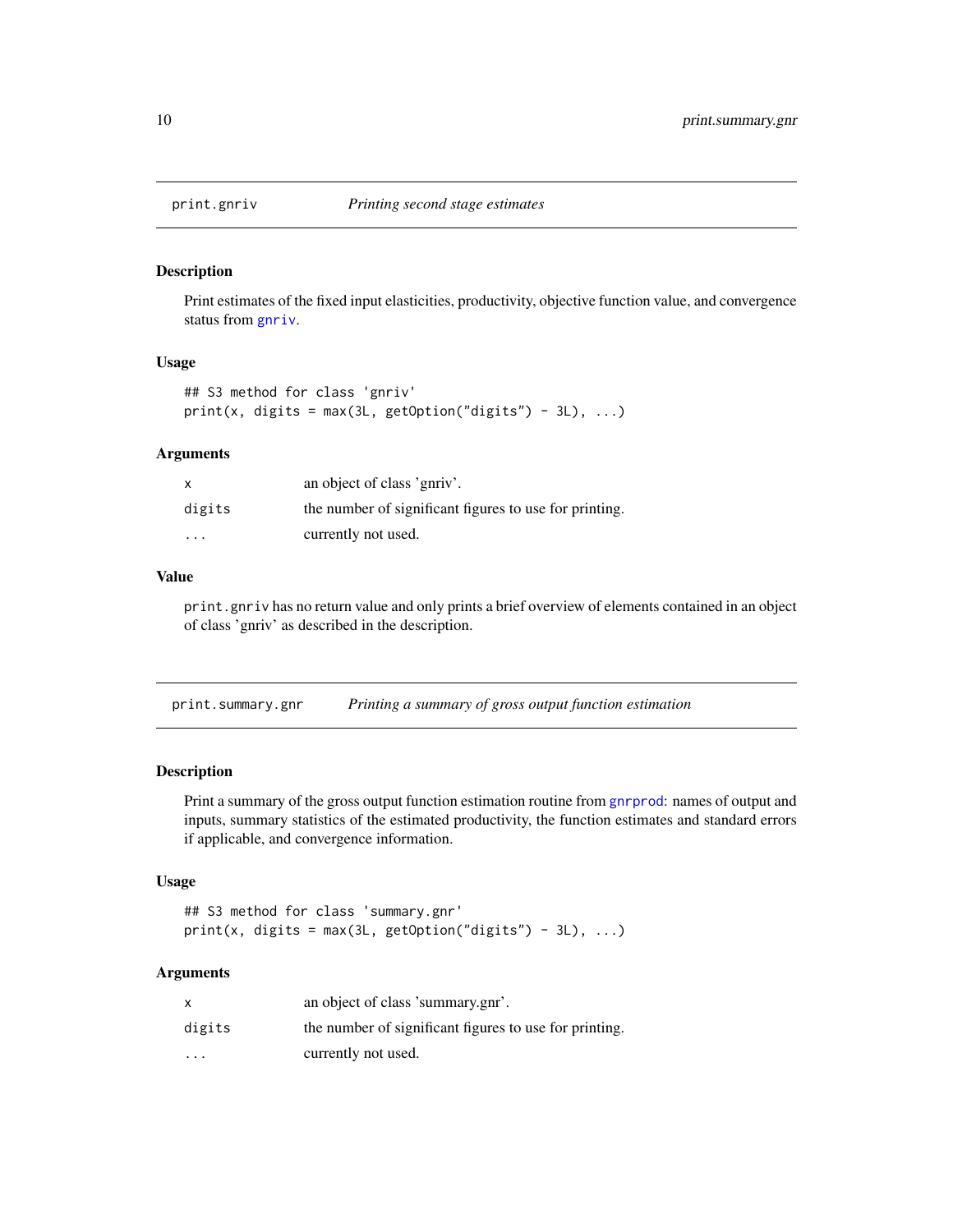#### <span id="page-10-0"></span>summary.gnr 11

#### Value

print.gnr has no return value and only prints the elements contained in an object of class 'summary.gnr' as described in the description.

summary.gnr *Summarizing gross output function estimates*

#### Description

Return a summary of the estimation routine for gross output functions from [gnrprod](#page-6-1).

#### Usage

```
## S3 method for class 'gnr'
summary(object, ...)
```
#### Arguments

| object   | an object of class 'gnr'. |
|----------|---------------------------|
| $\cdots$ | currently not used.       |

#### Value

a list of class 'summary.gnr' containing 14 elements:

- output\_name: the name of the output variable.
- fixed\_names: a vector of the names of fixed input variables.
- flex\_name: the name of the flexible input variable.
- data: data returned by [gnrprod](#page-6-1).
- data\_name: the name of data.
- fs\_conv: a boolean indicating if convergence was achieved in the first stage.
- ss\_conv: the convergence code of [optim](#page-0-0) used in the second stage.
- productivity: matrix of the estimated total productivity.
- fs\_iter: the number of iterations in the first stage.
- fs\_SSR: sum of squared residuals in the first stage.
- ss\_iter: the number of iterations in the second stage.
- ss\_val: the value of the objective function in the second stage.
- ss\_iter: the number of iterations in the second stage.
- ss\_mes: the convergence message in the second stage.